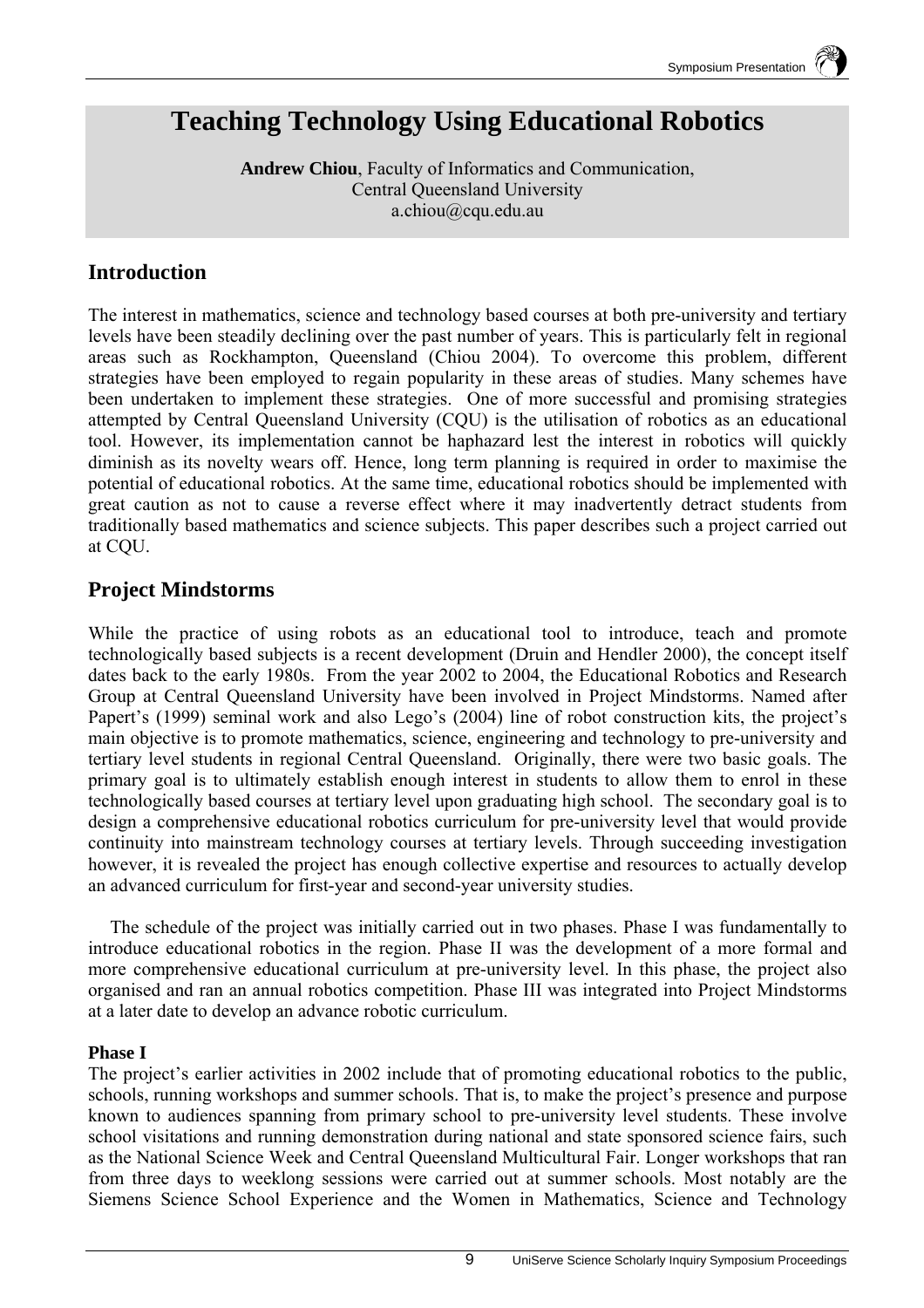

summer school robotics workshop held annually at Central Queensland University. Every opportunity is taken to send a team of instructors to schools to provide professional development to teachers who were keen in starting robotics classes of their own.

#### **Phase II**

Subsequent follow up (in 2003 and 2004) from Phase I was the development and implementation of a curriculum that would provide guidance in the delivery and teaching of a year-long comprehensive robotics course at pre-university level. The objective of this phase is to gradually incorporate mainstream mathematics, science and technology topics into the robotics curriculum. This is carried out in order to maintain the interest of the students without losing sight of the primary objective. The major challenge in the development of this curriculum is to provide a syllabus that would not require skills or knowledge beyond that of what a science school teacher currently knows.

In addition, an extracurricular activity, the annual Central Queensland Junior Robotics Competition (Bell 2004), was organised during Phase II of the project and facilitated by CQU. The competition is to provide a platform to showcase the collective involvement of the community, schools, teachers, students and the university in the area of educational robotics. The competition features the Robocup Junior Australia event that is organised and run at the international, national and state levels (O'Connor 2004). To cater to all students from different age groups and grades, the competition provides three major categories to students to participate. These categories are: robo soccer, dance robots and rescue robot challenges.

#### **Phase III**

In mid-2004, a review of the project's resources and expertise revealed that it has the infrastructure in further developing an advanced curriculum in educational robotics. This curriculum is based on the pre-university syllabus, but with advance concepts. The purpose of this curriculum is once again, to allow a subtle introduction of mainstream science and maths subjects without losing the interest of the students. The syllabus is also developed to be challenging enough to motivate students to want to enrol in other currently available university courses to further their understanding and skills required for more complex studies of robotics other related areas.

#### **The Curriculum**

The curriculum can be divided into two major syllabuses, Phase II and Phase III. The former is developed for pre-university level while the later syllabus caters to tertiary first and second year level.

#### **Phase II Educational Robotics Syllabus – Pre-University Level**

Phase II's syllabus consist of four modules, where each module is to be delivered in a standard 10 to 12-week school term. Hence, the complete Phase II syllabus can be covered in a four-term year. The modules are an introduction to robotics design followed by three technology-based modules. These three modules are data logging, engineering and applied computing (Table 1). However, as mathematics is inherent in all four modules, it was decided that a whole module allocated to it would be unnecessary at this level to teach robotics. In delivering the sequence of the modules, it is of utmost importance that the first module, introduction to robotics, be delivered first. Teaching and introducing the topic of robotics early on in the curriculum ensures that strong motivation is established to provide sustainable interest for the rest of the modules (Beer, Chilel and Drushel 1999; Chiou 2002a). However, the remaining technology-based modules can be taught in any order at the instructor's discretion.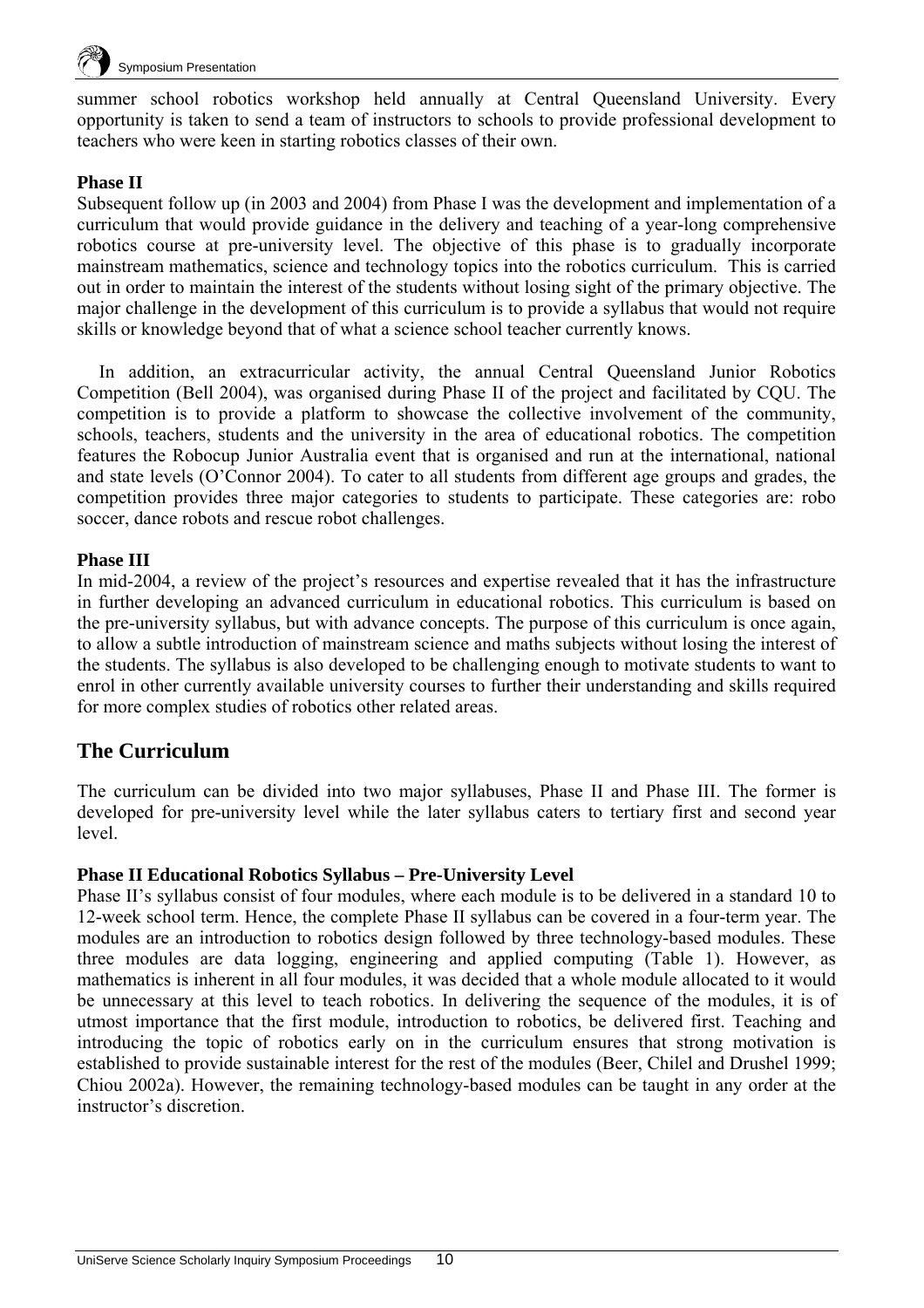| Table 1. A summary of the syllabus used for educational robotics at pre-university level |                                                                                                   |
|------------------------------------------------------------------------------------------|---------------------------------------------------------------------------------------------------|
| <b>Module 1:</b>                                                                         | <b>Topics:</b>                                                                                    |
| Introduction to                                                                          | 1. What are robots? 2. The hardware, 3. The software, 4. Types of robots, 4. Autonomous           |
| Robotics Design                                                                          | robots, 5. Mobile robots, 6. Static robots, 7. Articulated joints, 8. Introduction to RoboLab, 9. |
|                                                                                          | Programming methodology, and 10. Putting all this together.                                       |
|                                                                                          | <b>Challenge:</b>                                                                                 |
|                                                                                          | Design, construct and program a simple robot to pick and remove as many objects as possible       |
|                                                                                          | from a predefined area. The robot must be able to detect these objects and avoid obstacles.       |
| <b>Module 2:</b>                                                                         | <b>Topics:</b>                                                                                    |
| Scientific                                                                               | 1. What is datalogging? 2. How to interpret data? 3. Simple statistical analysis, 4. Types of     |
| Datalogging                                                                              | sensors, 5. Light sensors, 6. Temperature sensors, 7. Data logging, 8. Putting all this together. |
|                                                                                          | <b>Challenge:</b>                                                                                 |
|                                                                                          | Design, construct and program a simple electro-mechanical device that can read barcodes.          |
|                                                                                          | Upon reading the correct barcode, the device should activate a door to release a piece of         |
|                                                                                          | 'treasure' (i.e., Lego block, etc.).                                                              |
| <b>Module 3:</b>                                                                         | <b>Topics:</b>                                                                                    |
| Engineering                                                                              | 1. What is engineering? 2. Electronics, 3. Mechanical engineering, 4. Structures and              |
|                                                                                          | reinforcement, 5. Gears, trains, racks, 6. Motors, 7. Articulated joints, and 8. Putting all this |
|                                                                                          | together.                                                                                         |
|                                                                                          | <b>Challenge:</b>                                                                                 |
|                                                                                          | Design, construct and program a simple robot arm with two articulated joints to simulate a        |
|                                                                                          | pick-and-relocate movement.                                                                       |
| <b>Module 4:</b>                                                                         | <b>Topics:</b>                                                                                    |
| Applied                                                                                  | 1. What is computing and programming? 2. Program structure, 3. Variables, 4.                      |
| Computing                                                                                | Procedures/Functions, 5. Conditional statements, 6. Loop control, 7. Concurrent and multi-        |
|                                                                                          | tasking, and 8. Putting all this together.                                                        |
|                                                                                          | <b>Challenge:</b>                                                                                 |
|                                                                                          | Design, construct and program a simple wheeled autonomous robot that is capable of finding        |
|                                                                                          | [simulated] food and feeding itself.                                                              |

Table 2. A summary of the PBL-based syllabus used for teaching robotics at a tertiary level.

| <b>Module 1:</b> | <b>Challenge:</b>                                                                                 |
|------------------|---------------------------------------------------------------------------------------------------|
| Robotics Design  | Design, construct and program an autonomous wheeled motor vehicle capable of performing           |
|                  | self-directed parking. Its function should also include the ability to navigate itself to the     |
|                  | allocated parking slot prior to attempting the parking exercise.                                  |
| Module 2:        | <b>Challenge:</b>                                                                                 |
| Scientific       | Design, construct and program an autonomous explorer-type vehicle that can navigate over an       |
| Datalogging      | undefined terrain (e.g., simulated Mars surface), collect rock samples and perform multiple       |
|                  | datalogging functions. It should be able to identify and avoid coming in contact with [simulated] |
|                  | dangerous spots.                                                                                  |
| <b>Module 3:</b> | <b>Challenge:</b>                                                                                 |
| Mechatronics/    | Design, construct and program a factory assembly line to simulate the sorting and packaging of    |
| Engineering      | different sized parcels. Students must use vision/image processing and some pneumatic systems.    |
| <b>Module 4:</b> | <b>Challenge:</b>                                                                                 |
| Applied          | Design, construct and program a device that can perform a repetitive task that is normally        |
| Computing        | considered mundane by human operators. Students are encouraged to propose their own               |
|                  | challenge and use any combination of skills acquired from the other modules. For example, a       |
|                  | cash register, poker-slot machine, a dot-matrix printer, an Enigma cipher device and text-to-     |
|                  | Morsecode-to-text transceiver.                                                                    |
| Module 5:        | <b>Challenge:</b>                                                                                 |
| Intelligent      | Design, construct and program a team of two robots that can play against another team in any      |
| Systems          | reasonably challenging sports. Most popular category is soccer playing robots. The emphasis is    |
|                  | for students to implement intelligent function in each robot. The topics expected to be           |
|                  | investigated by the students are fuzzy logic, neural networks, genetic algorithm, evolutionary    |
|                  | algorithm and swarm intelligence.                                                                 |

Fundamentally, the technology based modules correspond approximately to the areas of science, mechatronics and computing science respectively—core areas that can be commonly found in subjects relating to mathematics and science. Even though the development of these modules focuses on respective areas of science or mathematics, the emphasis of individual topics and experiments is deliberately set in the context of robotics (Jones, Flynn and Seiger 1999). Assessment at the end of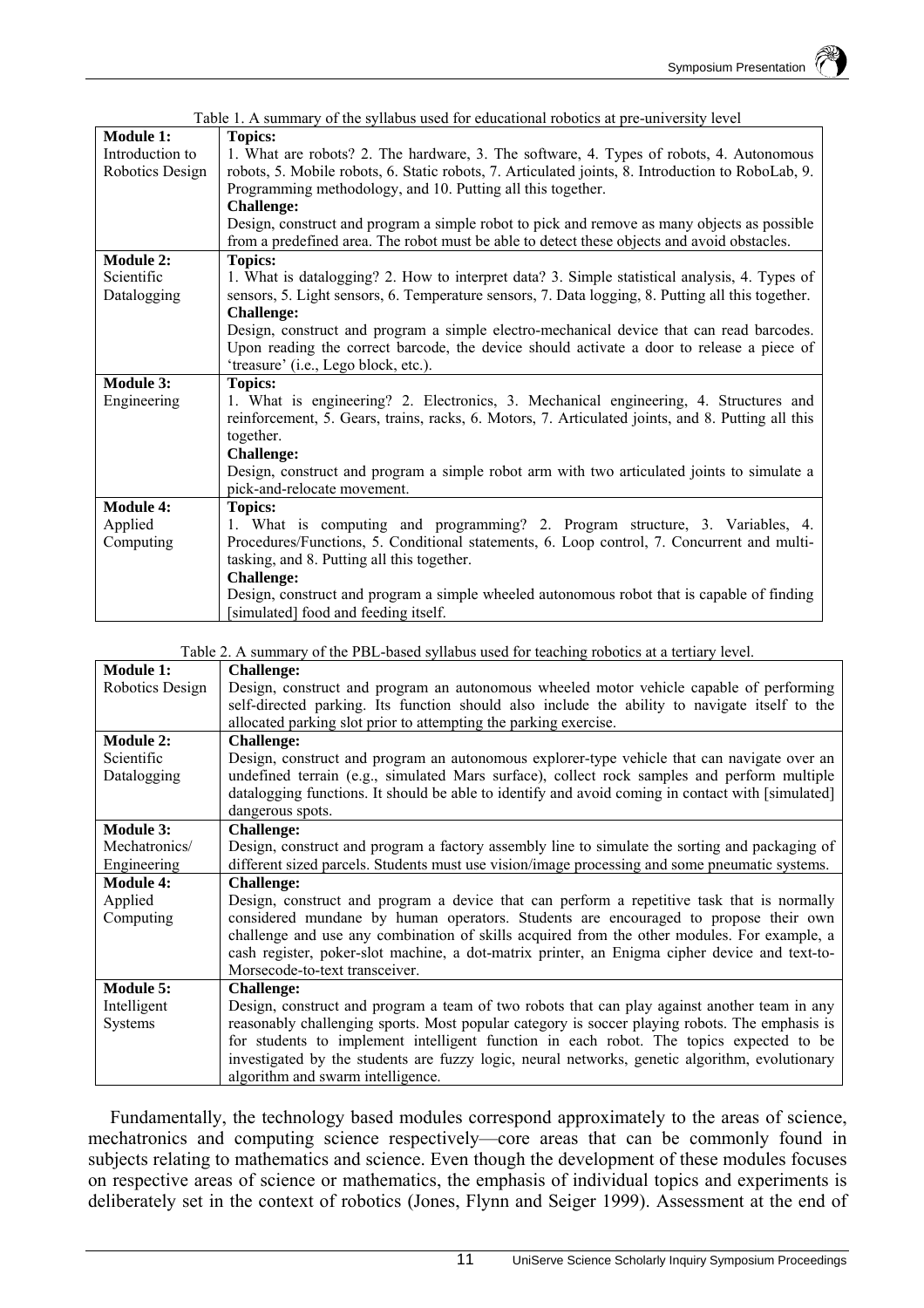

each module is based on a set of robo-challenges. Robo-challenges are modelled after problem-based learning (PBL) teaching methodologies. Working in groups of three or four, students are given two weeks at the end of each term to solve a problem. Students then design and build a working prototype of the proposed solution.

#### **Phase III Educational Robotics Syllabus – Tertiary Level**

The more advance curriculum in Phase III provides continuity for students to seamlessly progress from high school into tertiary studies in the field of robotics. There are five modules at this level. The first four modules are advanced versions of the curriculum found in Phase II. The fifth module, introduces intelligent system concepts (Table 2). Each of the five modules can be delivered in a standard 12 to 13 week university term. However, unlike Phase II, the tertiary curriculum would require formal assessment to test the students' knowledge and level of understanding at the end of each module. The assessment material would be in the form of projects to be carried out by the students and assessed throughout the end of each module (Chiou 2002b). The method of delivery of each module is fully based on the PBL model. After an introduction at the beginning of the respective modules, the students are given a challenge. The students are to perform their own research and learning throughout the duration of the course (with guidance from the instructor) to produce the most optimal solution in tackling the given challenge. The challenge is designed in such a way that most of the required topics relating to the specific module will be inadvertently investigated by the student.

## **The Tools**

The hardware and software equipment used in each phase of the project's activities are robot building kits and flowchart—based programming software to control the robot.

#### **The Hardware: Mindstorms Robotics Invention System**

The Mindstorms Robotics Invention System (RIS) manufactured by Lego in Denmark was developed and released in the late 1990s. The contents of the kit are an assortment of approximately 700 pieces of building blocks, gears, wheels, tyres, pins, racks, brackets, electric motors, sensors, microswitches, electrical cables and other parts necessary to build a fully functional educational robot. At the heart of the RIS set is the RCX, a programmable 'smart brick' package in a similar look-a-like design to Lego's familiar building blocks. The RCX has an embedded Hitachi H8 microcontroller (Polpeta and Frohlich 2003) capable of accepting a combination of three different types of sensors such as light, temperature, rotational, and sonar sensors. The microcontroller has three further output ports capable of controlling a combination of electrical motors, actuators, lighting, solenoids and pneumatic systems. The functionality of the RCX can be further extended with add-on peripheral hardware. This can include a realtime video camera system and adaptors that allow specialised sensors to be attached to the RCX, thus extending its usefulness beyond that of an educational tool to that of a fully functional prototyping tool.

The development of the RCX is partly based on the *Handyboard*, a palm sized microcontroller developed by Martin (2001) at the Massachusetts Institute of Technology, USA. The concept behind the Handyboard can itself be further traced to Papert's (1994) seminal work on using cutting edge electronic devices to teach children technology (Martin 1994). Therefore, from the onset of RIS's original proof-of-concept, the motivation behind its development has a foundation in proven educational technology and theory. In addition to selecting an established educational product, other reasons for selecting the Lego's RIS includes: re-useability, affordability, product recognition, availability and user support (Chiou 2004; LUGNET 2004).

#### **The Software: RoboLab**

The programs for the robots are written on a *Windows* or *MacOS* based computer that are later uploaded wirelessly to specific robots via an infrared transceiver linked to the computer. This transceiver is part of the RIS kit. The programming software used is RoboLab, developed by Tufts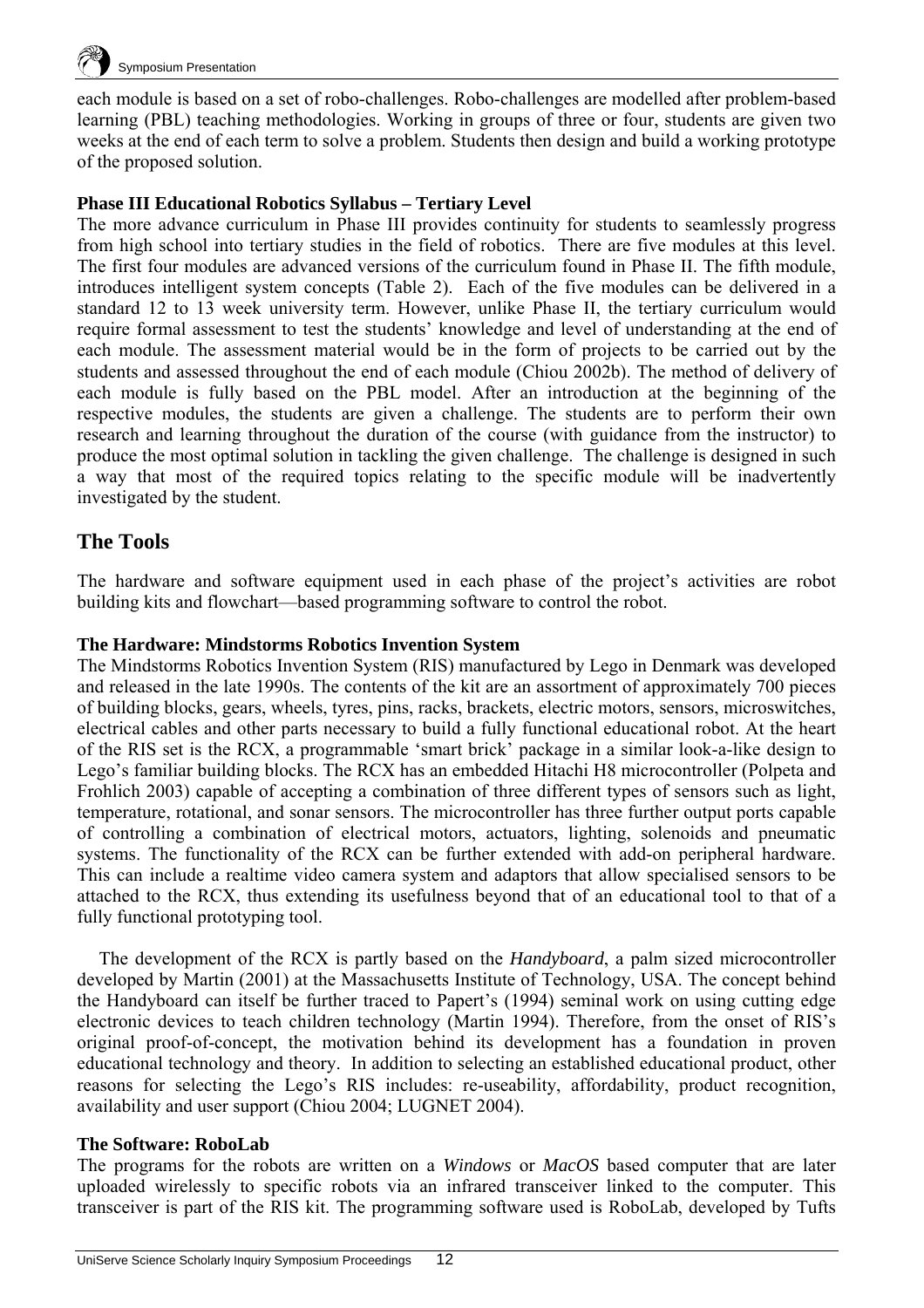University, USA (2003). RoboLab has in-built functionality: programming language and datalogging capabilities. The programming language is based on a flowchart programming approach. It can be customised to cater to different student level, hence its intended users can range from primary school pupils to professional roboticists. The programming functions include if-then statements, loop management, linear variables, abstract variables, concurrency, multitasking and real-time communication protocol with the RCX. In addition, it is capable of realtime vision and image processing.





Figure 1. Lego Mindstorms Robotics Invention System. Figure 2. RoboLab programming screen.

Based on LabVIEW (Cyr 2002; National Instruments 2004), RoboLab in conjunction with the RCX can be used as a sophisticated datalogging device. Many of the experiments in the curriculum include using the RCX with appropriate sensors to measure temperature, light, pH levels, humidity, lux level, barometric air pressure, voltage and linear acceleration. Data gathered in these experiments can be downloaded to RoboLab for further assessment using its full range of built-in statistical and analysis tools.

## **Preliminary Evaluation and Results**

As Project Mindstorms was initially carried out as a promotional and not a research activity, no formal method of evaluation was ever conducted at Phase I. However, records were kept of details of participants. These records indicate that as a result of the first 18-month period of the project, approximately 1,500 students and 120 school teachers from 36 schools in the region participated in one or more of the workshops ran by the project team. Surveys and anecdotal feedback gathered at these workshops indicated a very high level of interest in educational robotics.

In 2004, Phase II was carried out at a selected school located in Rockhampton. This involved an instructor from the project team conducting a 3-hour lesson every week. 16 students (12 males and 4 females) from year 10, 11 and 12 attended the class. In addition, two schoolteachers from the school attended these lessons as observers and also part of their professional development. Even though a larger number of teachers and students showed interest in attending these classes, they were however limited to the hardware resources available at the school. The selection of students and participation of the schoolteachers were left at the discretion of the school's management. The students worked in teams of 4, totalling four teams. The school is now up to Module 3 of the pre-university syllabus and is expected to complete Module 4 in the final school term of 2004. At the beginning of the year, only one year 12 male student showed an interest in continuing on in any technology-based courses at tertiary level. At the end of Module 2, an initial survey and feedback showed that 5 males (not including the original year 12 male) and 3 females showed great interest in continuing in a technology based course; 3 male students will seriously consider a technology based course; and the remaining 3 male and 1 female student still retain their preferences for non-technology based courses, but their interest in technology-based courses have significantly increased in comparison to the beginning of the term. These results however, are tentative and only a final enrolment at Phase III would give a more accurate indication of the level of success for this project. Nevertheless, the